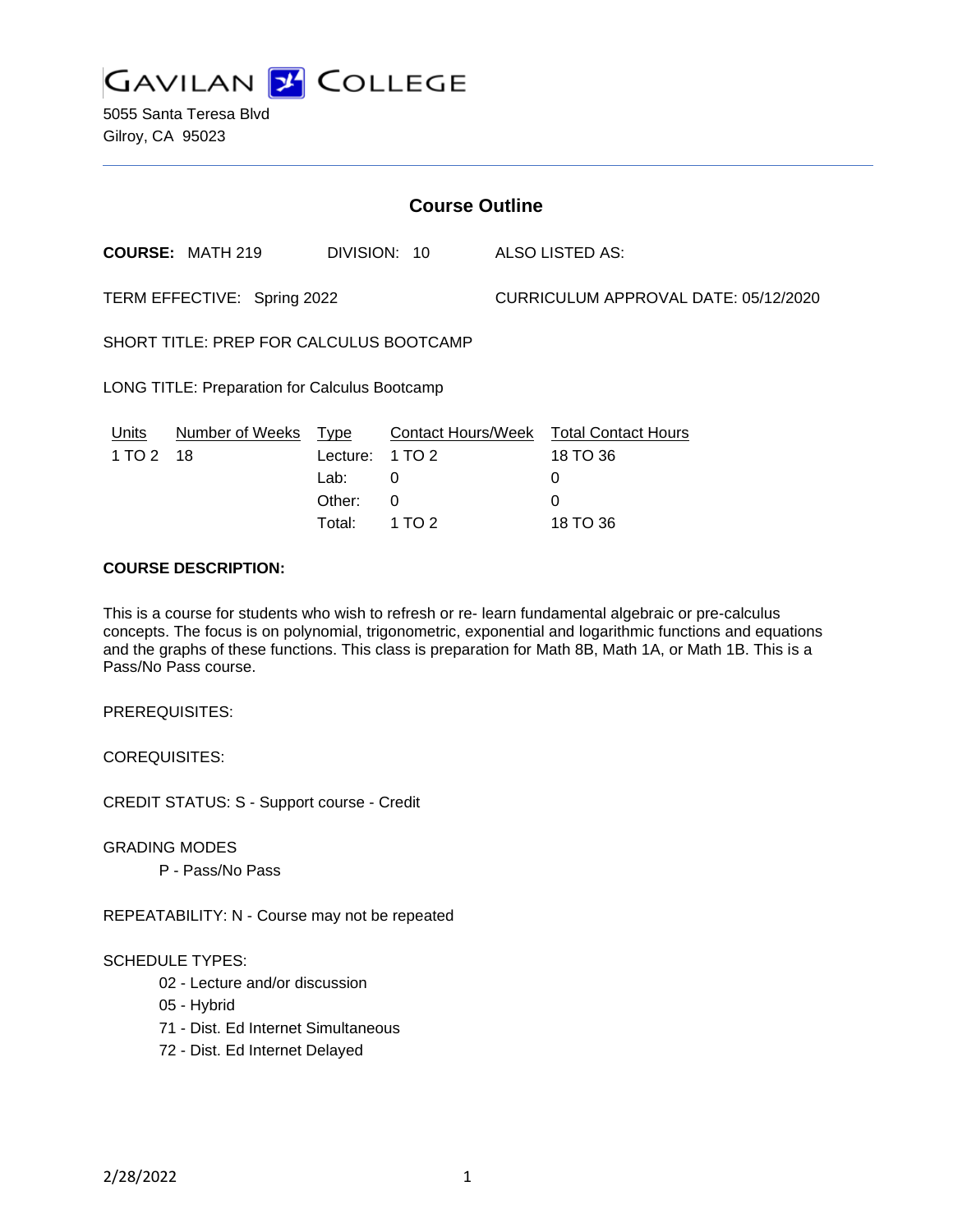### **STUDENT LEARNING OUTCOMES:**

1. Students will be able to solve polynomial equations and applications of polynomial functions. Measure of assessment: Final Exam Semester/Year assessed, or planned Semester/Year of assessment: Spring 2020

2. Students will be able to prove trigonometric identities and solve trigonometric equations. Measure of assessment: Final Exam Semester/Year assessed, or planned Semester/Year of assessment: Spring 2020

3. Students will be able to graph and transform trigonometric functions. Measure of assessment: Final Exam

4. Students will be able to solve exponential and logarithmic equations and apply exponential and logarithmic functions to real life problems. Measure of assessment: Final Exam

## **CONTENT, STUDENT PERFORMANCE OBJECTIVES, OUT-OF-CLASS ASSIGNMENTS**

Curriculum Approval Date: 05/12/2020 Hours: 3 Graphing polynomial functions Performance Objectives: Students will be able to graph and transform polynomial functions. Hours: 3 Solving polynomial equations and studying their applications Performance Objectives: Students will be able to solve polynomial equations and apply them to real life applications Hours: 2 Graphing rational functions Performance Objectives: Students will be able to graph and transform rational functions. Hours: 3 Solving rational equations and studying their applications Performance Objectives: Students will be able to solve rational equations and apply them to real life applications Hours: 3 Proving trigonometric identities Performance Objectives: Students will be able to prove trig identities Hours: 3 Unit circle and trigonometric equations Performance Objectives: Students will be able to use unit circle for trigonometric operations and solve trigonometric equations Hours: 1 Final exam 2 Unit includes material of 1 Unit course plus: Hours: 2 Inverse functions and graphs Performance Objectives: Students will be able to graph and transform inverse functions. Hours: 2 Exponential functions and graphs Performance Objectives: Students will be able to graph and transform exponential functions.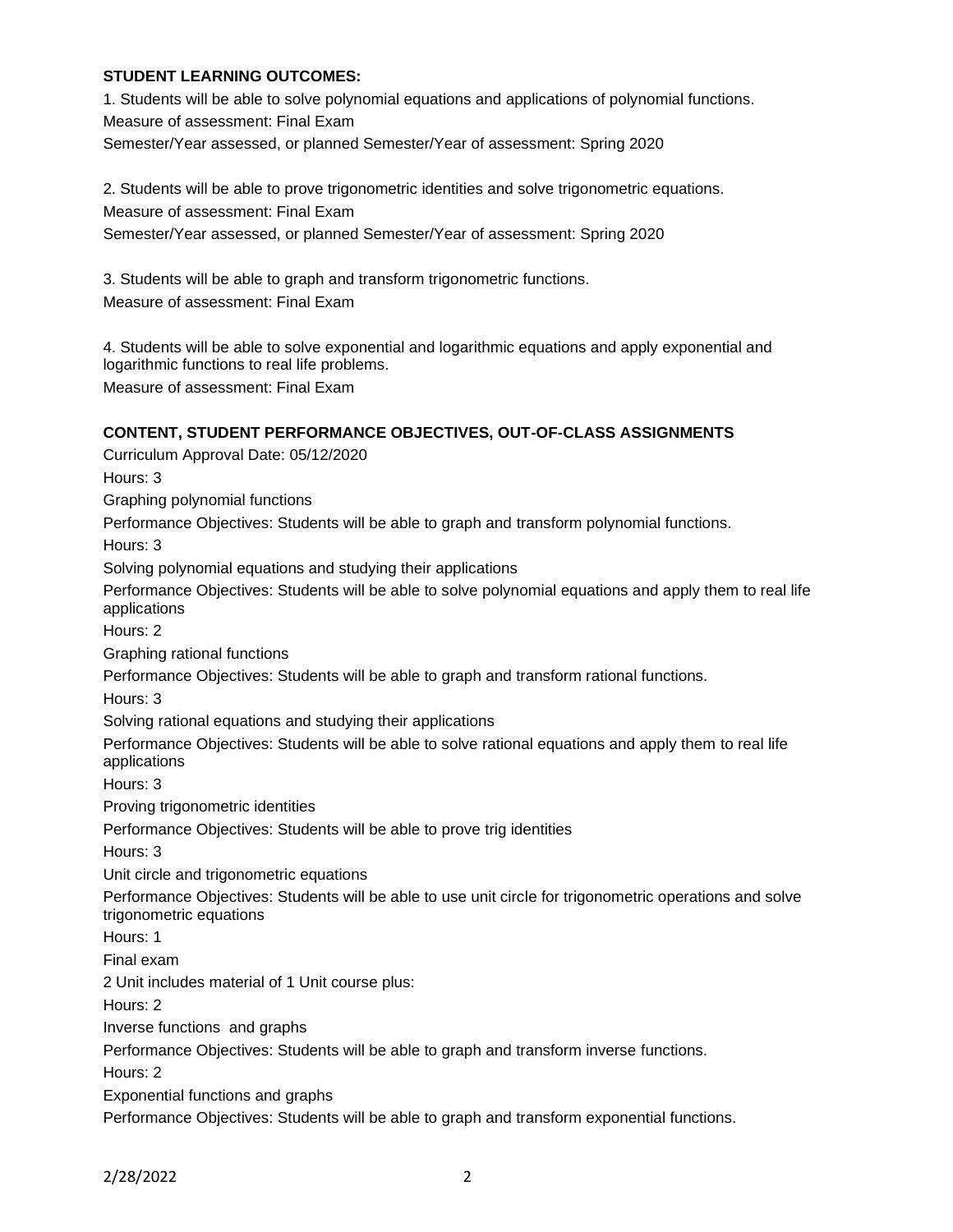Hours: 3

Logarithmic functions and graphs

Performance Objectives: Students will be able to graph and transform logarithmic functions.

Hours: 1

Properties of logarithmic functions

Performance Objectives: Students will be able to use properties of logarithms.

Hours: 4

Solving logarithmic and exponential equations

Performance Objectives: Students will be able to solve logarithmic and exponential equations.

Hours: 3

Applications of logarithmic and exponential functions to real life problems

Performance Objectives: Students will be able to apply logarithmic and exponential equations to real life problems.

Hours: 2

Decomposition of fractions and systems of equations

Performance Objectives: Students will be able to use partial fraction decomposition and solve systems of linear and nonlinear equations.

Hours: 1

Final exam

# **METHODS OF INSTRUCTION:**

Lecture, Group work, Discussion

# **OUT OF CLASS ASSIGNMENTS:**

Required Outside Hours: 36 - 72 Hours

- 1. Analyze and study pertinent textbook material, solved examples and lecture notes.
- 2. Apply principles and skills covered in class by solving regularly-assigned homework problems.
- 3. Regularly synthesize course materials in preparation for exams.
- 4. Implement projects to apply concepts learned in class.

## **METHODS OF EVALUATION**

Objective examinations Percent of total grade: 100.00 % In-class written exams.

## **REPRESENTATIVE TEXTBOOKS:**

Sullivan & Sullivan. Precalculus: Concepts Through Functions, A Unit Circle Approach to Trigonometry. Pearson,2015.

ISBN: ISBN-10:0321930347 ISBN-13:9780321930347

Reading Level of Text, Grade: 12 Verified by: Ken Wagman